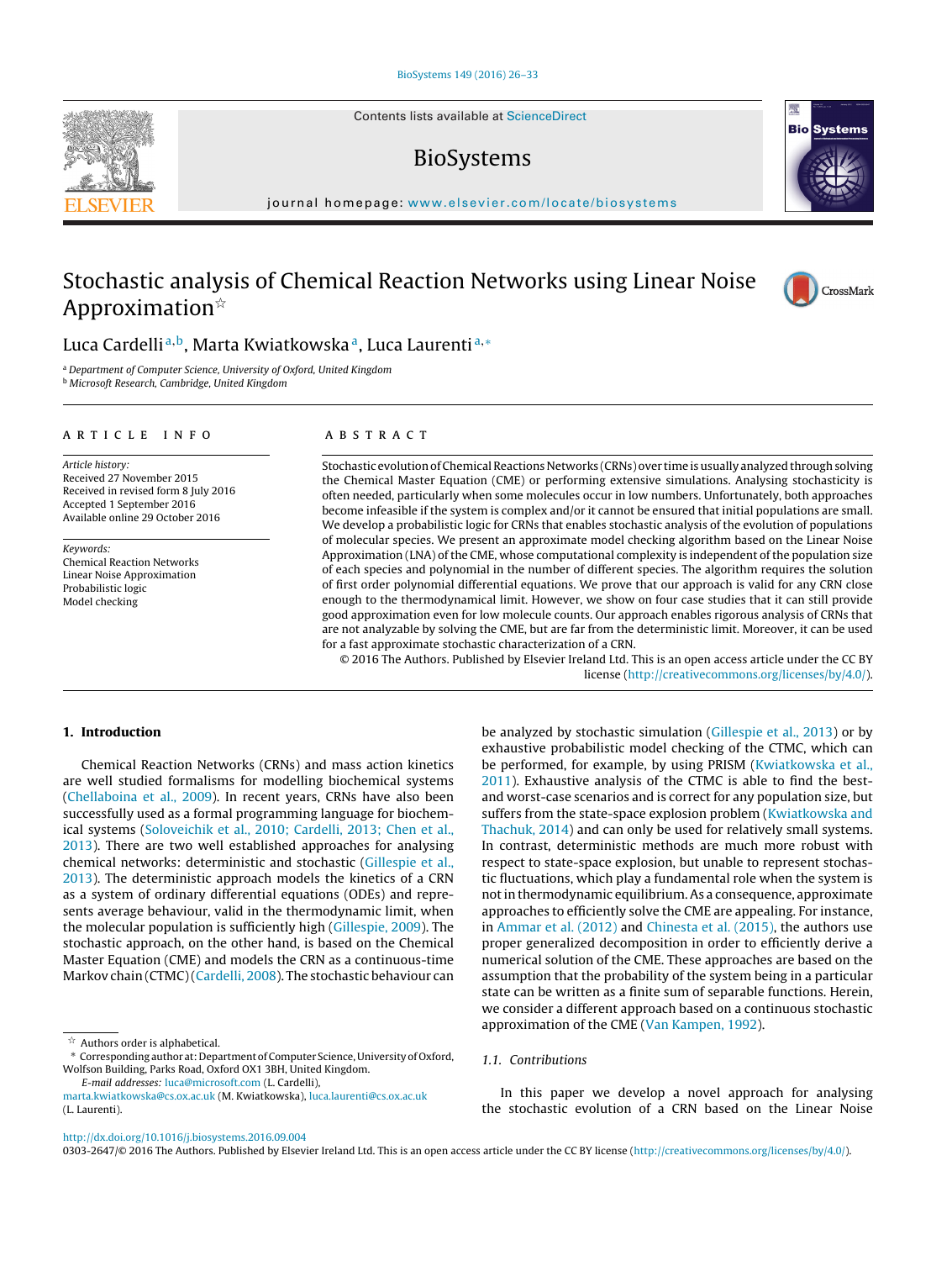Approximation (LNA) of the CME. We formulate SEL (Stochastic Evolution Logic), a probabilistic logic for CRNs that enables reasoning about probability, expectation and variance of linear combinations of populations of the species. Examples of properties that can be specified in our logic include "the maximum expected population size of species  $\lambda_1$  during the first 20s is 75 molecules" and "the probability that the combined population of species  $\lambda_1$  and  $\lambda_2$  has degraded between 10 and 30s is less than 0.1". We propose an approximate model checking algorithm for the logic based on the LNA and implement it in Matlab and Java. We demonstrate that the complexity of model checking is polynomial in the initial number of species and independent of the initial molecule counts, thus ameliorating state-space explosion. Further, we show that model checking is exact when approaching the thermodynamic limit. Though the algorithm may not be accurate for systems far from the deterministic limit, this generally happens when the populations are small, in which case the analysis can be performed by transient analysis of the induced CTMC ([Kwiatkowska](#page-7-0) et [al.,](#page-7-0) [2007\).](#page-7-0) Our approach is essential for CRNs that cannot be analyzed by (partial) state space exploration, because oflarge or infinite state spaces. Moreover, it is useful for a fast (approximate) stochastic characterization of CRNs, since solving the LNA is much faster than solving the CME ([Elf](#page-7-0) [and](#page-7-0) [Ehrenberg,](#page-7-0) [2003\).](#page-7-0)We prove asymptotic correctness of LNA-based model checking and show on four examples that it is still possible to obtain very good approximations even for small population systems, compared to standard uniformisation ([Kwiatkowska](#page-7-0) et [al.,](#page-7-0) [2007\)](#page-7-0) and statistical model checking implemented in PRISM ([Kwiatkowska](#page-7-0) et [al.,](#page-7-0) [2011\).](#page-7-0)

## 1.2. Related work

The closest work to ours is by [Bortolussi](#page-7-0) [and](#page-7-0) [Lanciani](#page-7-0) [\(2013\),](#page-7-0) which uses the Central Limit Approximation (CLA) (essentially the same as the LNA) for checking restricted timed automata specifications, assuming a fixed population size. [Wolf](#page-7-0) et [al.](#page-7-0) [\(2010\)](#page-7-0) develop a sliding window method to approximately verify infinite-state CTMCs, which applies to cases where most of the probability mass is concentrated in a confined region of the state space. Recently, Finite State Projection algorithms (FSP algorithms) for the solution or approximation of the CME have been introduced ([Munsky](#page-7-0) [and](#page-7-0) [Khammash,](#page-7-0) [2006\).](#page-7-0) Sliding window and FSP algorithms apply to the induced CTMC, but require at least partial exploration of the state space, and are thus not immune to state-space explosion. Moment closure techniques ([Singh](#page-7-0) [and](#page-7-0) [Hespanha,](#page-7-0) [2068;](#page-7-0) [Hespanha,](#page-7-0) [2008\)](#page-7-0) improve scalability by estimating the first  $k \in \mathbb{N}$  moments of the distribution of the species over time. The LNA itself can be seen as a moment closure technique, as a Gaussian distribution is completely characterized by the first two moments. However, the LNA tells us more because it guarantees that, if certain conditions are satisfied, the distribution of the process is Gaussian.

Continuous Stochastic Logic (CSL), originally introduced in [Aziz](#page-7-0) et [al.](#page-7-0) [\(2000\)](#page-7-0) and extended by [Baier](#page-7-0) et [al.](#page-7-0) [\(2003\),](#page-7-0) is a logic widely used to perform model checking of continuous-time Markov chains. CSL combines temporal operators of the logic CTL with the probabilistic and steady-state operators, and is further extended with reward operators in [Kwiatkowska](#page-7-0) et [al.\(2007\).](#page-7-0) CSL model checking is based on solving the CME and proceeds through uniformisation of the CTMC, essentially a time discretisation, and thus involves traversal of the full state space. This can be partially ameliorated by fast adaptive uniformisation ([Dannenberg](#page-7-0) et [al.,](#page-7-0) [2015\)](#page-7-0) that does not consider states with negligible probability.An alternative is statistical model checking (SMC) which involves a key operator of CSL is probabilistic reachability, that is, computing the probability that a particular region of the state space is reached over a given time interval. Although SEL is endowed with a probabilistic operator, this operator gives the average value of the probability over time

and, if the time interval is not a singleton, this is not equivalent to probabilistic reachability. Nevertheless, as shown in [Bortolussi](#page-7-0) et [al.](#page-7-0) [\(2016\),](#page-7-0) SEL and our approximate model checking algorithm can be extended to express reachability, but currently lacks reward operators. The CSL steady-state operator of CSL cannot be added to CSL because LNA is accurate only for finite time. PRISM [\(Kwiatkowska](#page-7-0) et [al.,](#page-7-0) [2011\)](#page-7-0) implements CSL model checking using uniformisation, fast adaptive uniformisation and statistical model checking.

Hybrid Automata Stochastic Logic HASL ([Ballarini](#page-7-0) et [al.,](#page-7-0) [2011a\)](#page-7-0) is an expressive specification formalism for stochastic Petri nets based on linear hybrid automata that is employed by the tool Cosmos ([Ballarini](#page-7-0) et [al.,](#page-7-0) [2011b\).](#page-7-0) CRNs have a natural interpretation in terms of stochastic Petri nets, see e.g. [Barbot](#page-7-0) [and](#page-7-0) [Kwiatkowska](#page-7-0) [\(2015\).](#page-7-0) The HASL formalism is more expressive than SEL and CSL, and can express CSL probabilistic reachability and expected reward properties. HASL model checking proceeds through statistical model checking of the product of a HASL specification automaton and the Petri net, and is implemented in Cosmos. In contrast, SEL model checking follows through approximating the solution of the CME with the Gaussian process induced by the LNA.

#### 1.3. Structure of the paper

In Section 2 we summarize the deterministic and stochastic modelling approaches for CRNs, and in Section [3](#page-2-0) we describe the Linear Noise Approximation method. Section [4](#page-4-0) introduces the logic SEL and the corresponding model checking algorithm based on the LNA. In Section [5](#page-5-0) we demonstrate our approach on four networks taken from the literature. Section [6](#page-6-0) concludes the paper.

## **2. Chemical Reaction Networks**

A Chemical Reaction Network (CRN)  $C = (\Lambda, R)$  is a pair of finite sets, where  $\Lambda$  is the set of *chemical species* and R the set of reactions. | $\Lambda$ | denotes the size of the set of species. A reaction  $\tau \in R$  is a triple  $\tau$  = ( $r_{\tau}$ ,  $p_{\tau}$ ,  $k_{\tau}$ ), where  $r_{\tau}$ ,  $p_{\tau} \in \mathbb{N}^{|\Lambda|}$  and  $k_{\tau} \in \mathbb{R}_{>0}$ .  $r_{\tau}$  and  $p_{\tau}$  represent the stoichiometry of reactants and products and  $k<sub>\tau</sub>$  is the coefficient associated to the rate of the reaction; its dimension is  $s^{-1}$ . We often write reactions as  $\lambda_1 + \lambda_3 \rightarrow k_1 2\lambda_2$  instead of  $\tau_1 = ([1, 0, 1]^T, [0, 2, 0]^T,$  $k_1$ ), where  $\cdot^T$  indicates the transpose of a vector. We define the net *change* associated to a reaction  $\tau$  by  $v_\tau = p_\tau - r_\tau$ . For example, for  $\tau_1$ as above, we have  $v_{\tau_1} = [-1, 2, -1]^T$ .

We make the assumption that the system is well stirred, that is, the probability of the next reaction occurring between two molecules is independent of the location of those molecules. We consider fixed volume V and temperature; under these assumptions a configuration or state  $x \in \mathbb{N}^{|\Lambda|}$  of the system is given by the number of molecules of each species. We define  $[x] = x/N$ , the vector of the species concentration in x for a given N, where  $N = V \cdot N_A$  is the volumetric factor, *V* is the volume of the solution and  $N_A$  is Avogadro's number. The physical dimension of N is mol−<sup>1</sup> L, where mol indicates mole and L is litre. Given  $\lambda_i \in \Lambda$  then  $\#\lambda_i x \in \mathbb{N}$  represents the number of molecules of  $\lambda_i$  in x and  $[\lambda_i]x \in \mathbb{R}$  the concentration of  $\lambda_i$  in the same configuration. In some cases we elide x, and we simply write  $\#\lambda_i$  and  $[\lambda_i]$  instead of  $\#\lambda_i \times$  and  $[\lambda_i] \times$ . They are related by  $[\lambda_i] = #\lambda_i/N$ . The dimension of  $[\lambda_i]$  is mol L<sup>-1</sup>.

The propensity  $\alpha_{n,\tau}$  of a reaction  $\tau$  in terms of the number of molecules (here subscript *n* stands for the number of molecules) is a function of the current configuration of the system  $x$  such that  $\alpha_{n,\tau}(x)$ dt is the probability that a reaction event occurs in the next infinitesimal interval dt. In this paper we assume as valid the stochastic form of the law of mass action, so the propensity rates are proportional to the number of molecules that participate in the reaction ([Cardelli,](#page-7-0) [2008\).](#page-7-0) Stochastic models consider the system in terms of numbers of molecules, while deterministic ones,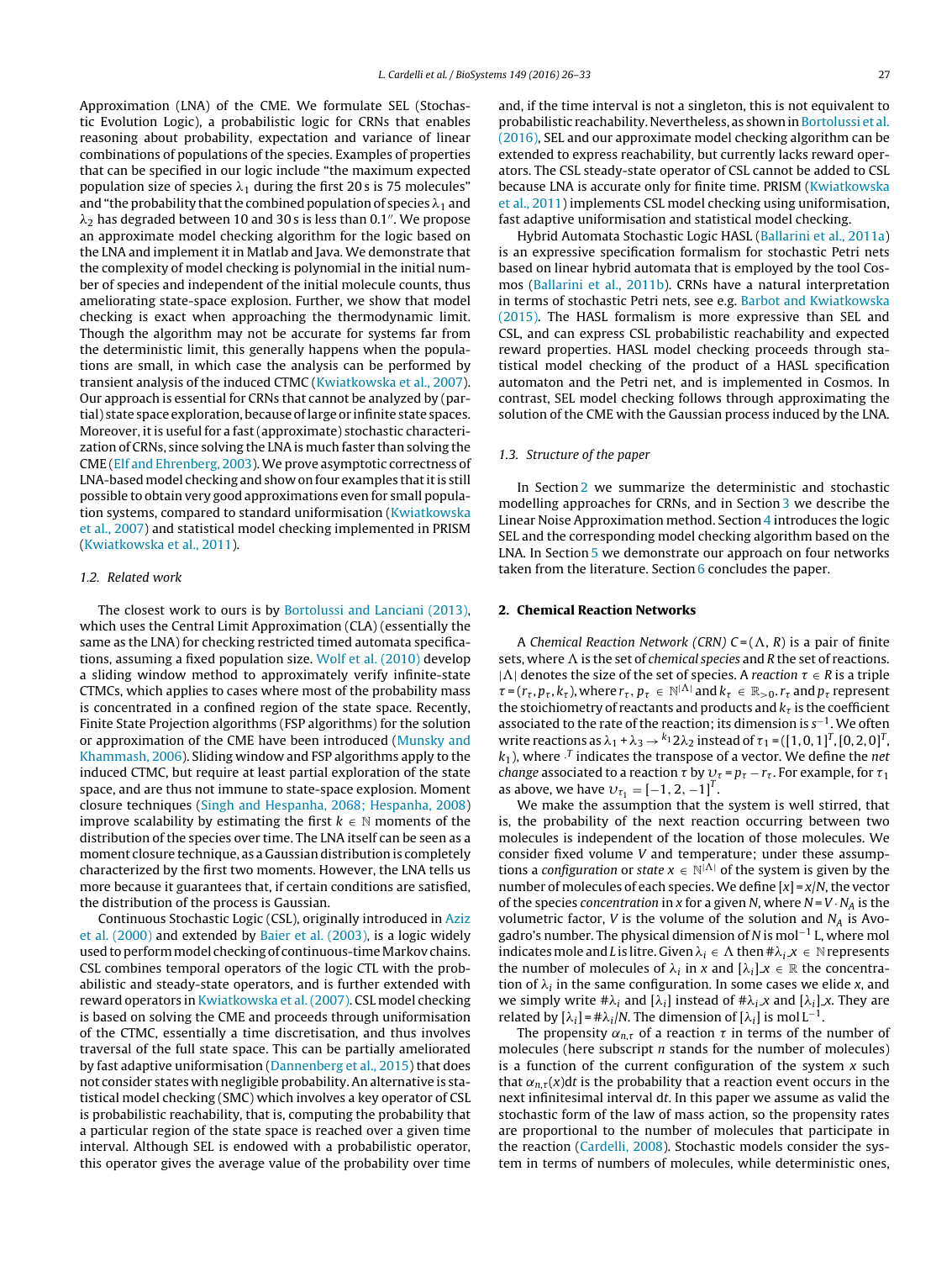<span id="page-2-0"></span>

**Fig. 1.** Expected number and standard deviation of species of the CRN of Example 2.1 for the given initial conditions, calculated by simulating the CME.

generally, in terms of concentrations, denoted  $\alpha_{c,\tau}(x)$  where subscript c stands for concentrations, and the relationship is as follows. For a reaction  $\tau$  = ( $r_{\tau}$ ,  $p_{\tau}$ ,  $k_{\tau}$ ), given the configuration x and  $r_{\tau,i}$ , the *i*th component of  $r_{\tau}$ , then  $\alpha_{c,\tau}(x) = k_{\tau} \prod_{i=1}^{|\Lambda|} ([\lambda_i] x)^{r_{\tau,i}}$  is the propensity function expressed in terms of concentrations as given by the deterministic law of mass action. It is possible to show that, for any order of reaction,  $\alpha_{n,\tau}(x) \approx N\alpha_{c,\tau}(x)$  if N is sufficiently large ([Anderson](#page-7-0) [and](#page-7-0) [Kurtz,](#page-7-0) [2011\).](#page-7-0) Note that  $\alpha_{c,\tau}$  is independent of N. In this paper we are interested only in finite time horizon, because of the problematic character of studying solutions of ODEs for infinite time horizon ([Bortolussi](#page-7-0) et [al.,](#page-7-0) [2013\).](#page-7-0)

**Example 2.1.** Consider the CRN  $C = (\{\lambda_1, \lambda_2, \lambda_3\}, R)$ , where  $R$  = {( $\lambda_1$  +  $\lambda_2$   $\rightarrow$   $^{10}\lambda_2$  +  $\lambda_2$ ), ( $\lambda_2$  +  $\lambda_3$   $\rightarrow$   $^{10}\lambda_3$  +  $\lambda_3$ )}, with initial conditions  $\#\lambda_1 = 98$ ,  $\#\lambda_2 = 1$ ,  $\#\lambda_3 = 1$ , for a system with N = 1000. Fig. 1 plots the expectation and standard deviation of population sizes. We may wish to check if the maximum expected value of  $\#\lambda_2$ remains smaller than 75 molecules during the first 2 s. However, the system is stochastic, so we also need to analyze whether the variance is limited enough when # $\lambda_2$  reaches the maximum. Sometimes, analysis of first and second moments does not suffice, so it could be of interest to check the probability of some events, for instance, is the probability that  $\#\lambda_2-(\#\lambda_1+\#\lambda_3)$ >0, between  $t_1 = 0.5$  s and  $t_2 = 1.0$  s, greater than 0.6?

#### 2.1. Deterministic semantics

Let  $C = (\Lambda, R)$  be a CRN. The deterministic model approximates the concentration of the species of the system over time as a set of autonomous polynomial first order differential equations:

$$
\frac{\mathrm{d}\Phi(t)}{\mathrm{d}t} = F(\Phi(t))\tag{1}
$$

where  $F(\Phi(t)) = \sum_{\tau = (r_{\tau}, p_{\tau}, k_{\tau}) \in R} \nu_{\tau} \alpha_{c,\tau}(\Phi(t))$  and  $\alpha_{c,\tau}(\Phi(t)) =$  $k_\tau \prod_{i=1}^{|\Lambda|} \Phi_i(t)^{r_{\tau,i}}.$  Function  $\Phi:\R_{\geq 0} \to \R^{|\Lambda|}$  describes the behaviour ofthe system as a set of deterministic equations assuming a continuous state-space semantics, and therefore  $\Phi(t) \in \mathbb{R}^{|\Lambda|}$  is the vector of the species concentrations at time t. Assuming  $t_0 = 0$ , the initial condition is  $\Phi(0) = [x_0]$ , expressed as a concentration. Note that  $F(\Phi(t))$  is Lipschitz continuous, so  $\Phi$  exists and is unique ([Ethier](#page-7-0) [and](#page-7-0) [Kurtz,](#page-7-0)  $2009$ ).  $\Phi$  represents the evolution of the system deterministically, neglecting stochastic fluctuations. However, it is often the case that stochasticity cannot be neglected. This is true especially when there are species with small populations. As a consequence, in such cases a stochastic model is needed.

#### 2.2. Stochastic semantics

CRNs are well represented by CTMCs, whose transient analysis can be performed via the Chemical Master Equation (CME) [\(Van](#page-7-0) [Kampen,](#page-7-0) [1992\).](#page-7-0)

**Definition 1.** Given a CRN  $C = (\Lambda, R)$  and the volumetric fac-tor N, we define a time-homogeneous CTMC ([Cinlar,](#page-7-0) [2013;](#page-7-0) [Pinsky](#page-7-0) [and](#page-7-0) [Karlin,](#page-7-0) [2010\)](#page-7-0) ( $X^N(t)$ ,  $t \in \mathbb{R}_{\geq 0}$ ) with state space  $S \subseteq \mathbb{N}^{|\Lambda|}$ . Given  $x_0 \in S$ , the initial configuration of the system, then  $P(X^N(0) = x_0) = 1$ . The transition rate from state  $x_i$  to state  $x_j$  is defined as  $r(x_i, x_j) =$  $\sum_{\{\tau \in R | x_j = x_i + v_{\tau}\}} N \alpha_{c,\tau}(x_i).$ 

 $X^N(t)$  describes the stochastic evolution of molecular populations of each species at time t. For  $x \in S$ , we define  $P^{(t)}(x) = P(X^N(t) = x | X^N(0) = x_0)$ , where  $x_0$  is the initial configuration. The CME describes the time evolution of  $X^N$  as:

$$
\frac{\mathrm{d}}{\mathrm{d}t}\left(P^{(t)}(x)\right) = \sum_{\tau \in R} \{N\alpha_{c,\tau}(x - \upsilon_{\tau})P^{(t)}(x - \upsilon_{\tau}) - N\alpha_{c,\tau}(x)P^{(t)}(x)\}.\tag{2}
$$

The CME can be equivalently defined in terms of the infinitesimal generator matrix ([Wolf](#page-7-0) et [al.,](#page-7-0) [2010\),](#page-7-0) which admits computing an approximation of the CME using, for example, fast adaptive uniformisation [\(Didier](#page-7-0) et [al.,](#page-7-0) [2009;](#page-7-0) [Dannenberg](#page-7-0) et [al.,](#page-7-0) [2015\)](#page-7-0) or the sliding window method [\(Wolf](#page-7-0) et [al.,](#page-7-0) [2010\).](#page-7-0)

We also define the CTMC  $(X^N(t)/N, t \in \mathbb{R}_{\geq 0})$  with state space  $S \subseteq \mathbb{Q}^{|\Lambda|}$ . If  $[x_0] \in S$  is the initial configuration, then  $P((X^N(0))/N = [x_0]) = 1$ . The transition rate from state  $[x_i]$  to  $[x_j]$  is defined as  $r([x_i], [x_j]) = \sum_{\{\tau \in R | [x_j] = [x_i] + (\nu_\tau/N)\}} N \alpha_{c,\tau}(x_i)$ .  $(X^N(t))/N$  is the random vector describing the system at time  $t$  in terms of concentrations. In [Anderson](#page-7-0) [and](#page-7-0) [Kurtz](#page-7-0) [\(2011\)](#page-7-0) and [Ethier](#page-7-0) [and](#page-7-0) [Kurtz](#page-7-0) [\(2009\)](#page-7-0) it is proved that  $\limsup ||((X^N(t'))/N) - \Phi(t')|| = 0$  almost  $N \rightarrow \infty$ <sub>t'≤t</sub> surely for any time t. This explains the relationship between the two different semantics, where the deterministic solution can be viewed as a limit ofthe stochastic solution, valid when close enough to the thermodynamic limit (i.e., for large molecular counts).

#### **3. Linear Noise Approximation**

The solution of the CME can be computationally expensive, or even infeasible, because the set of reachable states can be huge or infinite. The Linear Noise Approximation (LNA) has been introduced by Van Kampen as a second order approximation of the system size expansion of the CME ([Van](#page-7-0) [Kampen,](#page-7-0) [1992\).](#page-7-0) It permits a stochastic characterization of the evolution of a CRN, still maintaining scalability comparable to that of the deterministic models.

In what follows, we introduce the LNA following the derivation in [Wallace](#page-7-0) et al. (2012). This approach clearly shows that, assuming mass action kinetics, the LNA is always accurate for any CRN, if N is large enough, at least for a limited time. In fact, the original derivation of [Van](#page-7-0) [Kampen](#page-7-0) [\(1992\)](#page-7-0) does not shield much light on the validity of suchanapproximationbecause truncating the expansion of the CME works fine only if terms of higher order are well behaved, and this is not always the case ([Wallace](#page-7-0) et [al.,](#page-7-0) [2012\).](#page-7-0)

In order to derive the LNA, we first consider the following conditions, namely the leap conditions. Given a CRN  $C = (\Lambda, R)$ ,  $X^N$  satisfies the leap conditions at time t, if for any  $\tau \in R$ , it holds that there exists a finite time interval dt such that:

 $\alpha_{n,\tau}(X^N(t))$  is constant in [t, t + dt] and

 $\alpha_{n,\tau}(X^N(t)) \cdot dt \gg 1.$ 

In [Gillespie](#page-7-0) [\(2000\),](#page-7-0) Gillespie shows that if these conditions are satisfied then the CME can be approximated by the following Chemical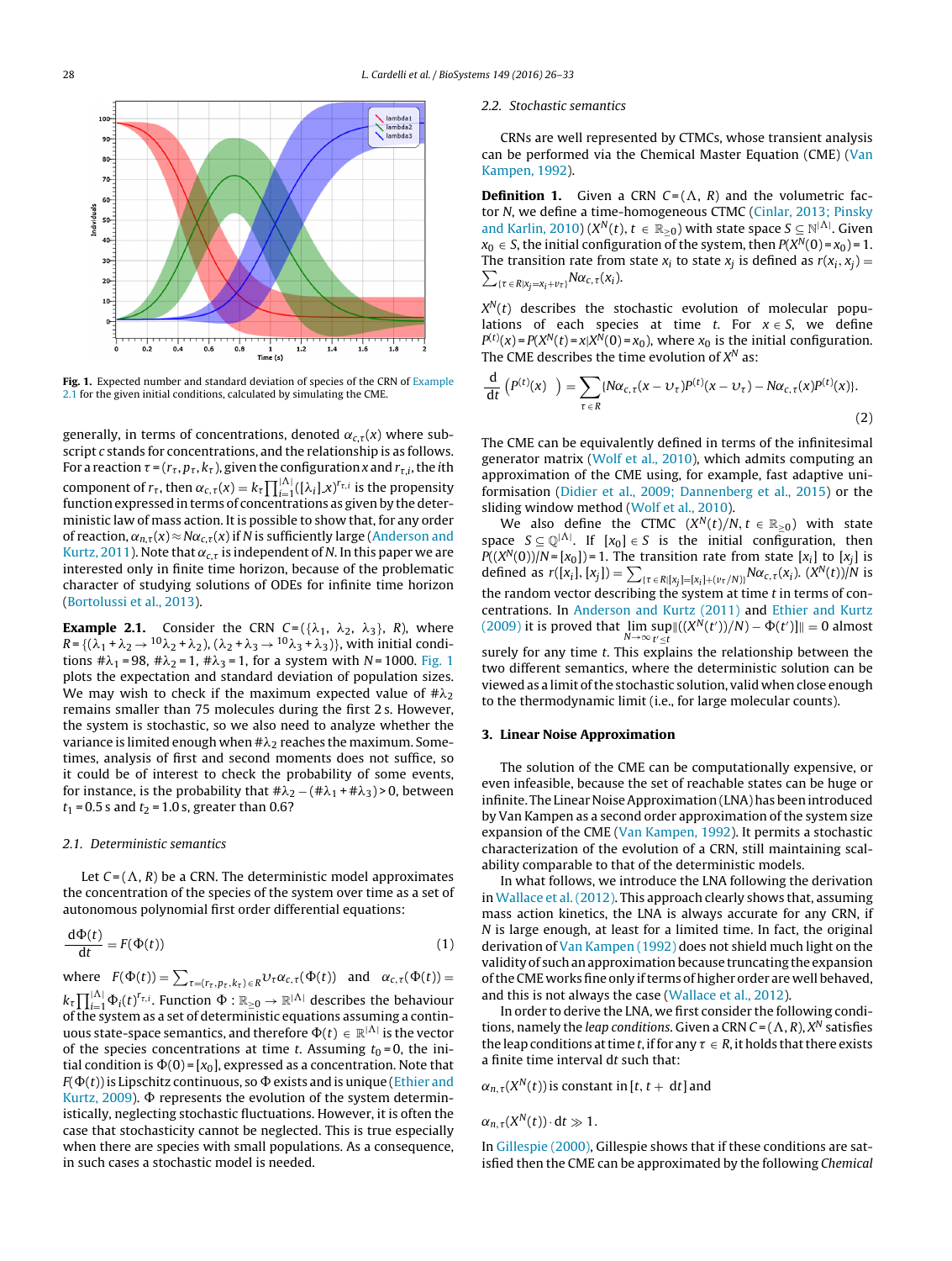<span id="page-3-0"></span>Langevin Equation (CLE):

$$
X^{N}(t + dt) = X^{N}(t) + \sum_{\tau \in R} \upsilon_{\tau} \alpha_{n,\tau}(X^{N}(t))dt
$$

$$
+ \sum_{\tau \in R} \upsilon_{\tau} \sqrt{\alpha_{n,\tau}(X^{N}(t))} N_{\tau}(0, 1) \sqrt{dt}
$$
(3)

where  $N_{\tau}(0, 1)$  are a set of independent normally distributed random variables with expected value 0 and variance 1. It is possible to show that, assuming mass action kinetics, for N large enough, the leap conditions can always be satisfied, and so Eq. (3) can be considered as a valid approximation of the real Markov process, at least for finite time: the Gaussian nature of the CLE makes it impossible to handle rare events. Since stochastic fluctuations depend on the volumetric factor, N, of the system, and, specifically, for average concentrations are of the order of  $N^{(1/2)}$  [\(Elf](#page-7-0) [and](#page-7-0) [Ehrenberg,](#page-7-0) [2003\),](#page-7-0) we can assume that Eq.  $(3)$  has a solution of the form:

$$
X^N(t) \approx N\Phi(t) + N^{(1/2)}Z(t) \tag{4}
$$

where  $Z(t) = (Z_1(t), Z_2(t), \dots, Z_{|\Lambda|})$  is a random vector, independent of N, representing the stochastic fluctuations at time t and  $\Phi(t)$  is given by the solution of Eq. [\(1\).](#page-2-0) This assumption can also be justified by considering the work of [Ethier](#page-7-0) [and](#page-7-0) [Kurtz](#page-7-0) [\(2009\).](#page-7-0) Assuming such a structure for the solution of Eq.  $(3)$ , then the probability distribution of  $Z(t)$  can be approximated by the following linear Fokker–Plank equations [\(Risken,](#page-7-0) [1984\):](#page-7-0)

$$
\frac{\partial P(Z,t)}{\partial t} = -\sum_{i=1}^{|\Lambda|} \sum_{j=1}^{|\Lambda|} \frac{\partial F_j(\Phi(t))}{\partial \Phi_i} \frac{\partial (Z_j P(Z,t))}{\partial Z_i} + \frac{1}{2} \sum_{i=1}^{|\Lambda|} \sum_{j=1}^{|\Lambda|} G_{i,j}(\Phi(t)) \frac{\partial^2 P(Z,t)}{\partial Z_i \partial Z_j}
$$
(5)

where  $G(\Phi(t))$ =  $\sum_{\tau \in R}$ U $_{\tau}$ U $_{\tau}$ <sup>T</sup> $\alpha_{c,\tau}(\Phi(t))$  and  $F_j(\Phi(t))$  is the jth component of  $F(\Phi(t))$ . Solving a general Fokker–Planck equation generally cannot be done in closed form [\(Ammar](#page-7-0) et [al.,](#page-7-0) [2006\).](#page-7-0) However, it is well known that the solution of Eq. (5) yields a Gaussian process (Van Kampen, 1992). For every time  $t$ ,  $Z(t)$  has a multivariate normal distribution whose expected value,  $E[Z(t)]$ , and covariance matrix,  $C[Z(t)]$ , are the solution of the following equations ([Elf](#page-7-0) [and](#page-7-0) [Ehrenberg,](#page-7-0) [2003\):](#page-7-0)

$$
\frac{\mathrm{d}E[Z(t)]}{\mathrm{d}t} = J_F(\Phi(t))E[Z(t)]\tag{6}
$$

$$
\frac{dC[Z(t)]}{dt} = J_F(\Phi(t))C[Z(t)] + C[Z(t)]J^T{}_F(\Phi(t)) + G(\Phi(t))
$$
\n(7)

where  $J_F(\Phi(t))$  is the Jacobian of  $F(\Phi(t))$ . We consider as initial conditions  $E[Z(0)] = 0$  and  $C[Z(0)] = 0$ . This means that  $E[Z(t)] = 0$  for every t.

The LNA is therefore obtained as an approximation of the CLE, and so it yields all its conditions of validity. However, we need to check that Hypothesis  $(4)$  is effectively satisfied, which implies the need to check that  $C[Z(t)]$  remains bounded. This ensures that the LNA can be an accurate approximation, at least for a limited time, for any CRN. The following theorem ensures that, for  $N \rightarrow \infty$ , the LNA is always an accurate approximation.

**Theorem 1.** ([Ethier](#page-7-0) [and](#page-7-0) [Kurtz,](#page-7-0) [2009](#page-7-0)) Let  $C = (\Lambda, R)$  be a CRN in a system of size N and  $X^N$  the CTMC induced by C. Let  $\Phi(t)$  be the solu-tion of Eq. [\(1\)](#page-2-0) with initial condition  $\Phi(0) = \frac{x_0}{N}$  and Z be the Gaussian process with expected value and variance given by Eqs. (6) and (7). Call  $\overline{X}^N = N^{1/2} \left( \frac{X^N(t)}{N} - \Phi(t) \right)$ . Then, for any  $x \in \mathbb{R}^{|\Lambda|}$ ,

$$
\lim_{N \to \infty} \mathbb{F}_{\overline{X}^N(t)}(x) = \mathbb{F}_{Z(t)}(x),\tag{8}
$$

where  $\mathbb{F}_{\overline{X}^{N}(t)}$  and  $\mathbb{F}_{Z(t)}$  are the cumulative distribution functions of random variables  $\overline{X}^N(t)$  and Z(t), respectively.

## Even if both LNA and CLE give rise to a Gaussian process, solving the LNA is much simpler than solving the CLE as explained in [Wallace](#page-7-0) et [al.](#page-7-0) [\(2012\).](#page-7-0) As a consequence, it can be used for a fast stochastic characterization of the stochastic semantics of any CRN. LNA is exact in the limit of high populations, but can also be used for quite small populations. In fact, if the species of interest present a unimodal distribution, and the molecular count is such that a continuous approximation can be reasonable, then the LNA is generally surprisingly accurate.

To compute the LNA it is necessary to solve  $O(|\Lambda|^2)$  first order differential equations, but the complexity is independent of the initial number of molecules of each species. Therefore, one can avoid the exploration of the state space that methods based on uniformization rely upon.

#### 3.1. Probabilistic analysis of CRNs

The LNA thus permits approximation of the probability distribution of  $X^N(t)$  with the probability distribution of  $Y^N(t) = N\Phi(t) + N^{1/2}Z(t)$ , where Z, and hence  $Y^N$ , are Gaussian processes. As a consequence,  $Y^N(t)$  has a multivariate Gaussian distribution, so itis completely characterized by its expected value and covariance matrix, whose values are respectively  $E[Y^N(t)] = N\Phi(t)$ and  $C[Y^N(t)] = N^{(1/2)}C[Z(t)]N^{(1/2)} = N C[Z(t)].$ 

Since  $Y^N$  has a multivariate normal distribution, then every linear combination of its components is normally distributed. Therefore, given  $B = [b_1, b_2, \dots, b_{|\Lambda|}]$  where  $b_1, b_2, \dots, b_{|\Lambda|} \in \mathbb{Z}$ , we can consider the random variable  $BY^N(t)$ , which defines a linear combination of the species at time t. For every t,  $BY^N(t)$  is a normal random variable, whose expected value and variance are:

$$
E[BY^N(t)] = BE[Y^N(t)]
$$
\n(9)

$$
C[BY^N(t)] = BC[Y^N(t)]B^T.
$$
\n(10)

For a specific time  $t_k$ , it is possible to calculate the probability that  $BY^{N}(t_{k})$  is within a set I of closed, disjoint real intervals [ $l_{i}$ ,  $u_{i}$ ], where  $l_i, u_i \in \mathbb{R} \cup \{+\infty, -\infty\}$ . This probability  $\Omega_{\gamma N/R}$   $_I(t_k)$  is given by:

$$
\Omega_{Y^N,B,I}(t_k) = \sum_{[l_i, u_i] \in I} \int_{l_i}^{u_i} g(x) E[BY^N(t_k)], C[BY^N(t_k)]) dx
$$
\n(11)

where  $g(x|EV, \sigma^2)$  is the Gaussian distribution with expected value EV and covariance  $\sigma^2$ . We recall that it is possible to find numerical solution of Eq. (11) in constant time using the Z table ([Patel](#page-7-0) [and](#page-7-0) [Read,](#page-7-0) [1996\).](#page-7-0)

**[Example](#page-2-0) 3.1.** Consider the CRN of Example 2.1, then we can obtain the probability that  $\#\lambda_1 - 2\#\lambda_3$  is at least 10 at time 20 by defining  $B' = [1, 0, -2], I' = \{ [10, +\infty] \}$  and calculating  $\Omega_{Y^N, B', I'}(20)$ .

The following theorems are consequences of results in [Wallace](#page-7-0) et [al.](#page-7-0) [\(2012\)](#page-7-0) and [Ethier](#page-7-0) [and](#page-7-0) [Kurtz](#page-7-0) [\(2009\),](#page-7-0) which can be generalized for reactions with a finite number of reagents and products. They show asymptotic pointwise convergence of expected value, variance and probability.

**Theorem 2.** Let  $C = (\Lambda, R)$  be a CRN. Suppose the solution of Eq. (7) is bounded, then, for any finite instant of time  $t_i$ 

$$
\lim_{N\to\infty} \|\Omega_{Y^N,B,I}(t_i) - \tilde{\Omega}_{X^N,B,I}(t_i)\| = 0,
$$
\n(12)

where  $\tilde{\Omega}_{X^N,B,I}(t_i)$  is the probability that  $B(X^N)$  is within I at time  $t_i$ .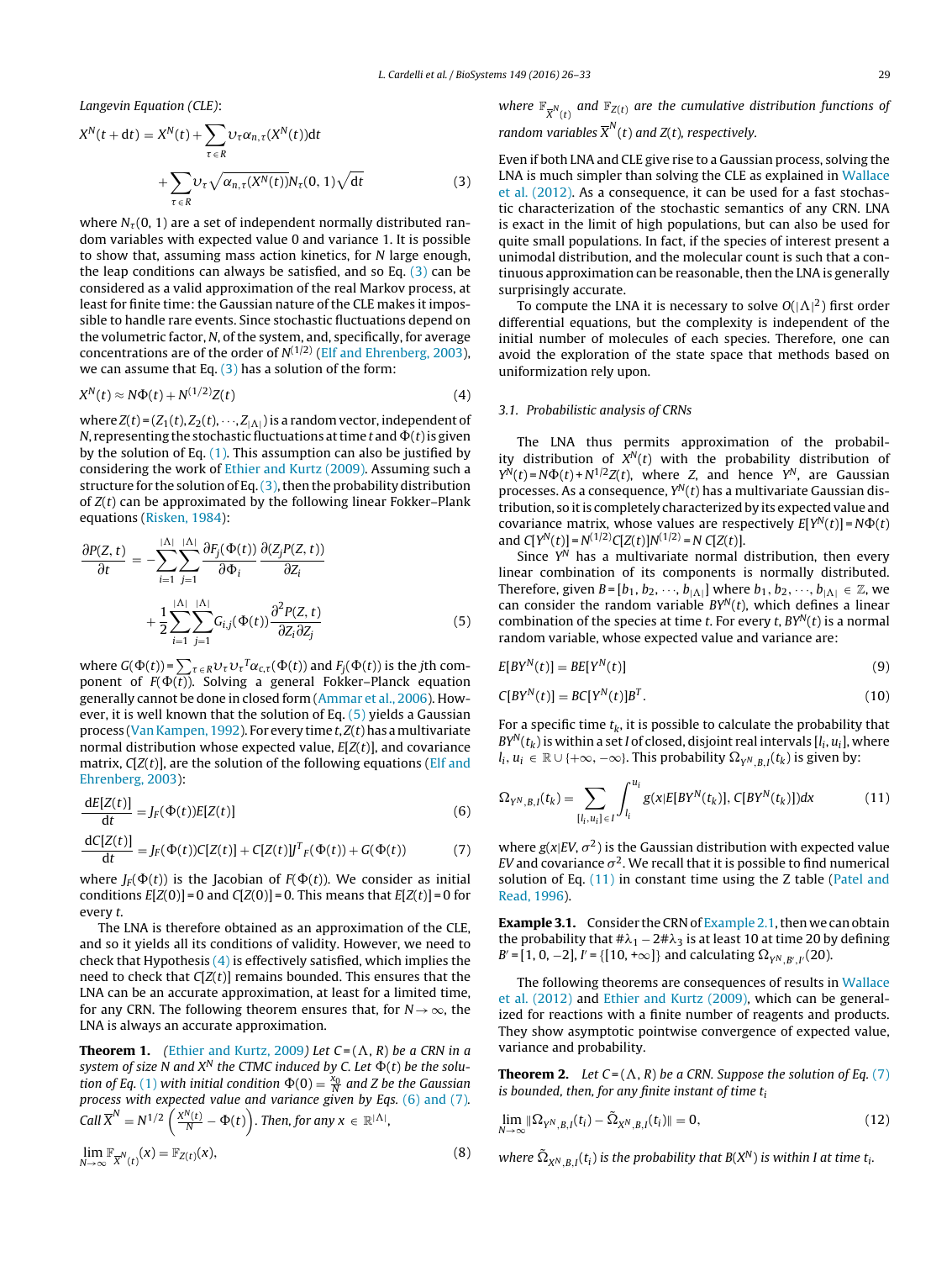<span id="page-4-0"></span>**Theorem 3.** Suppose the solution of Eq. [\(7\)](#page-3-0) is bounded, then, approaching the thermodynamic limit, for any finite instant of time  $t_k$ :

$$
\lim_{N \to \infty} \|C[BY^{N}(t_{k})] - C[BX^{N}(t_{k})] \| = 0
$$
\n(13)

$$
\lim_{N \to \infty} ||E[BY^{N}(t_{k})] - E[BX^{N}(t_{k})]|| = 0.
$$
\n(14)

To solve the differential equations  $(6)$  and  $(7)$ , it is necessary to use a numerical method such as the adaptive Runge–Kutta algorithm ([Butcher,](#page-7-0) [1987\).](#page-7-0) This yields the solution for a finite set of sampling times  $\Sigma = [t_1, \cdots, t_{|\Sigma|}] \in \mathbb{R}^{|\Sigma|}$ , where  $t_1\leq \cdots\leq t_k\leq \cdots\leq t_{|\Sigma|}$  and  $|\Sigma|$  is the sample size. Assuming  $Y^{\mathsf{N}}$  is separable, that is, it is possible to completely define the behaviour of  $Y^N$  by only considering a countable number of points, we can calculate  $\Omega_{\gamma^N, B, I}$  for any point in  $\Sigma$  and, if points are dense enough, then this set exhaustively describes the probability that  $BX^N$  is within I over time. This restriction is not a limitation since for any stochastic process there exists a separable modification of it ( $It\bar{o}$ , [2006\).](#page-7-0)

#### **4. Stochastic Evolution Logic (SEL)**

Let  $C = (\Lambda, R)$  be a CRN with initial state  $x_0$ , in a system of size N. We now define the logic SEL (Stochastic Evolution Logic) which enables evaluation of the probability, variance and expectation of linear combinations of populations of the species of C.

The syntax of SEL is given by:

$$
\eta := P_{\sim p}[B, I]_{[t_1, t_2]} | Q_{\sim v}[B]_{[t_1, t_2]} | \eta_1 \wedge \eta_2 | \eta_1 \vee \eta_2
$$

where Q = {supV, infV, supE, infE},  $\sim \in \{ \leq, \geq \}$ , p  $\in [0, 1]$ ,  $\nu \in \mathbb{R}$ , B  $\in$  $\mathbb{Z}^{|\Lambda|}, \quad I = \{[l_i, u_i]|l_i, u_i \in \mathbb{R} \cup [+\infty, -\infty] \wedge [l_i, u_i] \cap [l_j, u_i] = \emptyset, i \neq j\}$ and  $[t_1, t_2]$  is a closed interval, with the constraint that  $t_1 \le t_2$  and  $t_1, t_2 \in \mathbb{R}$ . If  $t_1 = t_2$  the interval reduces to a singleton.

Formulae  $\eta$  describe global properties of the stochastic evolution of the system.  $(B, I)$  specifies a linear combination of the species of C and a set of intervals, where  $B \in \mathbb{Z}^{|\Lambda|}$  is the vector defining the linear combination and I represents a set of disjoint closed real intervals.  $P_{\sim p}[B, I]_{[t_1,t_2]}$  is the probabilistic operator, which specifies the probability that the linear combination defined by B falls within the range I over the time interval  $[t_1, t_2]$ . supE, infE, infV, supV respectively yield the supremum and infimum of expected value and variance of the random variables associated to B within the specified time interval.

**Example 4.1.** Consider the CRN of [Example](#page-2-0) [2.1.](#page-2-0) Checking if the variance of # $\lambda_1$  remains smaller than  $K_1$  within  $[t_j,\;t_k]$ can be expressed as  $supV[[1,0,0]]_{[t_{j},t_{k}]}$ . Another example is  $<$ K<sub>1</sub> checking if, in the same interval,  $(\#\lambda_1 - \#\lambda_2)$  is at least  $K_2$ or within  $[K_3, K_4]$ , with  $K_3 < K_4 < K_2$ , with probability greater than 0.95:  $P_{>0.95}$ [[1, -1, 0], ([K<sub>3</sub>, K<sub>4</sub>], [K<sub>2</sub>, ∞])]<sub>[t<sub>i,tk]</sub>. Equivalently,</sub> instead of writing B, we write directly the linear combination it defines. For example, in the latter case we have  $P_{>0.95}[(\#\lambda_1 - \#\lambda_2), ([K_3, K_4], [K_2, \infty])]_{[t_j, t_k]}.$ 

We now comment about expressiveness of SEL in relation to CSL, the logic typically employed to specify properties of the CTMCs induced by CRNs. Though SEL includes the probabilistic operator  $P_{\sim p}[B, I]_{[t_1,t_2]}$ , this is different from the probabilistic reachability operator of CSL. As shown in [Bortolussi](#page-7-0) et [al.](#page-7-0) [\(2016\),](#page-7-0) under some restrictions SEL can be endowed with the probabilistic reachability operator, but reward operators for SEL have not been studied. The steady-state operator of CSL cannot be handled by LNA because it is accurate only for finite time.

#### 4.1. Semantics

Given a CRN  $C = (\Lambda, R)$  with initial configuration  $x_0$  in a system of fixed volumetric factor N, its stochastic behaviour is described by the CTMC  $X^N$  of [Definition](#page-2-0) [1.](#page-2-0) We define a path of CTMC  $X^N$  as a sequence  $\omega = x_0 t_1 x_1 t_1 x_2 \cdots$  where  $x_i$  is a state and  $t_i \in \mathbb{R}_{>0}$  is the time spent in the state  $x_i$ . A path is finite if there is a state  $x_k$  that is absorbing.  $\omega \otimes t$  is the state of the path at time t. Path( $X^N$ ,  $x_0$ ) is the set of all (finite and infinite) paths of the CTMC starting in  $x_0$ . We work with the standard probability measure Prob over paths Path( $X^N$ ,  $x_0$ ) defined using cylinder sets ([Kwiatkowska](#page-7-0) et [al.,](#page-7-0) [2007\).](#page-7-0)

We first define when a path  $\omega$  satisfies (B, I) at time t:

 $\omega, t \models (B, I) \leftrightarrow \exists [l_i, u_i] \in I \cdot l_i \leq B(\omega \otimes t) \leq u_i.$ 

Note that  $B(\omega \otimes t)$  is well defined because  $\omega \otimes t \in \mathbb{N}^{|\Lambda|}$ .

We now define  $Pr_{B,I}^{X^N}(t) = Prob\{\omega \in Path(X^N, x_0)|\omega, t| = (B, I)\},$ then if the time interval is a singleton the satisfaction relation for the probabilistic operator is:

$$
X^N, x_0 \vDash P_{\sim p}[B, I]_{[t_1, t_1]} \leftrightarrow Pr_{B, I}^{X^N}(t_1) \sim p
$$

Instead, for  $t_1 < t_2$  we have:

$$
X^N, x_0 \vDash P_{\sim p}[B, I]_{[t_1, t_2]} \quad \leftrightarrow \quad \frac{1}{t_2 - t_1} \int_{t_1}^{t_2} Pr_{B, I}^{X^N}(t) dt \sim p
$$

 $\mathit{Pr}_{B,I}^{X^N}(t)$  is the probability of the set of paths of  $X^N$  such that the linear combination of the species defined by B falls within I. It is well defined since we have previously defined the probability measure Prob on Path $(X^N, x_0)$ . To define the satisfaction relation of the probabilistic operator we simply take the average value of  $\mathit{Pr}^{X^N}_{B,I}(t)$  during the interval  $[t_1, t_2]$ . For the remaining operators the satisfaction relation is defined as:

$$
X^N, x_0 \vDash \sup_{\sim \nu} V[B]_{[t_1, t_2]} \leftrightarrow \sup(C[B(X^N)], [t_1, t_2]) \sim \nu
$$
  
\n
$$
X^N, x_0 \vDash \inf_{\sim \nu} V[B]_{[t_1, t_2]} \leftrightarrow \inf(C[B(X^N)], [t_1, t_2]) \sim \nu
$$
  
\n
$$
X^N, x_0 \vDash \sup_{\sim \nu} E[B]_{[t_1, t_2]} \leftrightarrow \sup(E[B(X^N)], [t_1, t_2]) \sim \nu
$$
  
\n
$$
X^N, x_0 \vDash \inf_{\sim \nu} E[B]_{[t_1, t_2]} \leftrightarrow \inf(E[B(X^N)], [t_1, t_2]) \sim \nu
$$
  
\n
$$
X^N, x_0 \vDash \eta_1 \land \eta_2 \leftrightarrow X^N, x_0 \vDash \eta_1 \land X^N, x_0 \vDash \eta_2
$$

$$
X^N, x_0 \vDash \eta_1 \lor \eta_2 \leftrightarrow X^N, x_0 \vDash \eta_1 \lor X^N, x_0 \vDash \eta_2
$$

where inf(,  $[t_1, t_2]$ ) and sup(,  $[t_1, t_2]$ ) respectively denote the infimum and supremum within  $[t_1, t_2]$ .

#### 4.2. LNA-based Approximate Model Checking for CRNs

Stochastic model checking of CRNs is usually achieved by transient analysis of the CTMC  $X^N$  ([Kwiatkowska](#page-7-0) et [al.,](#page-7-0) [2007\),](#page-7-0) which involves solving the CME and thus suffers from the state-space explosion problem. We propose an approximate model checking algorithm based on LNA. The inputs are a SEL formula  $\eta$ , the stochastic process  $X^N$  induced by the CRN and initial state  $x_0$ . The output is true in case the formula is verified, and otherwise false.

The algorithm proceeds by induction on the structure of formula  $\eta$ , successively computing whether each subformula is satisfied or not. We assume that Eqs. [\(6\)](#page-3-0) [and](#page-3-0) [\(7\)](#page-3-0) are solved numerically where  $\Sigma$  is the finite set of sample points on which their solution is defined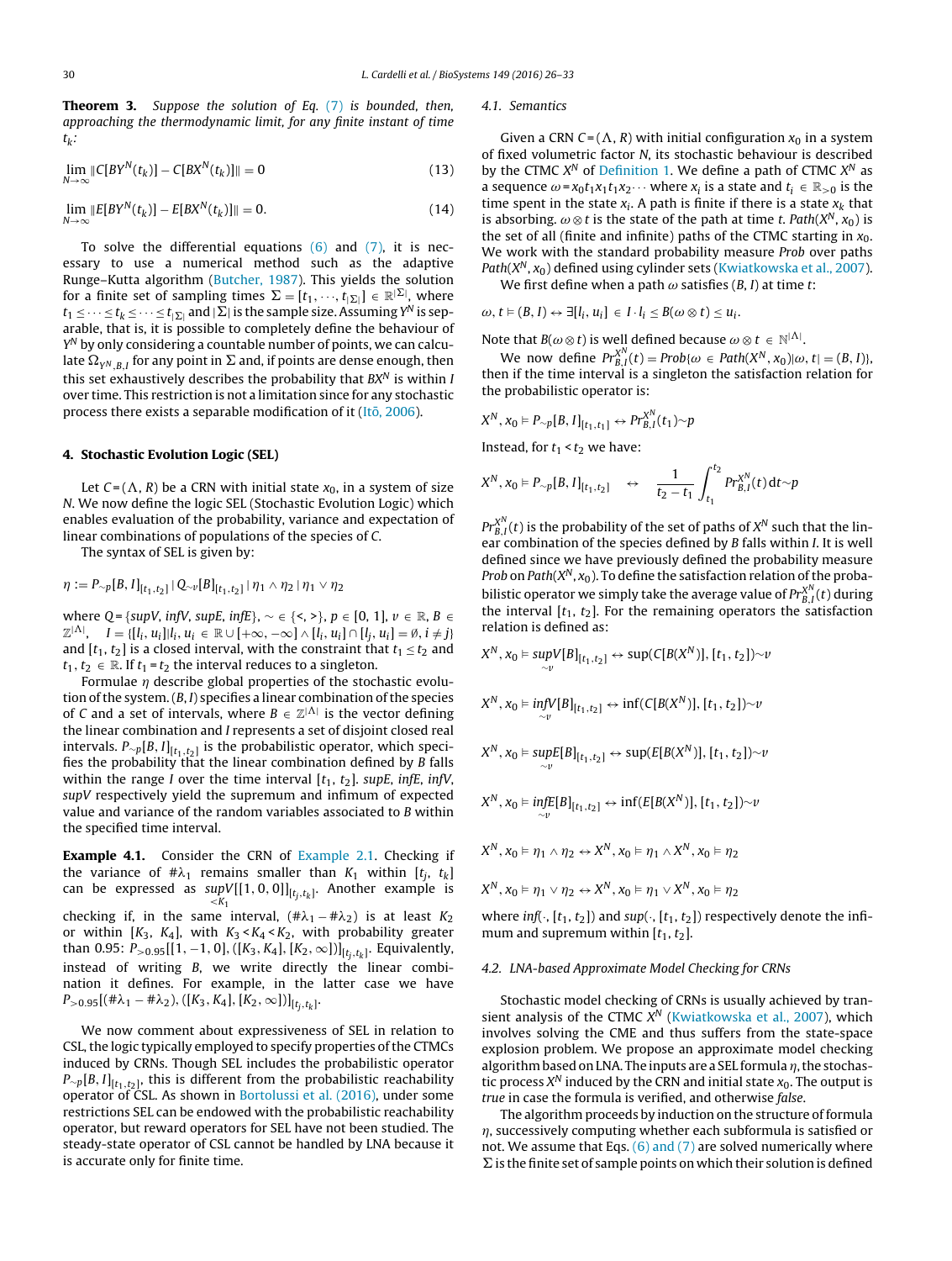<span id="page-5-0"></span>and that  $t_0$ , initial time, and  $t_{max}$ , final time, are always sampling points.

## 4.2.1. Probabilistic operator

To evaluate  $P_{\sim p}[(B,I)]_{[t_1,t_2]}$  we construct the function  $Prob_{(B,I)}(t) = \Omega_{Y^N,B,I}(t_i)$  for  $t \in [t_i, t_{i+1}), t_i, t_{i+1} \in \Sigma$  (alternatively, it can be constructed as the interpolation of the values of  $\Omega_{Y^N,B,I}$  over  $\Sigma$  points).

## **Lemma 1.** Prob<sub>(B,I)</sub> is integrable on  $\mathbb{R}_{>0}$ .

**Proof.** Pro $b_{(B,I)}$  is a bounded function with at most  $|M_I|$  discontinuities, where  $|M_I| \in \mathbb{N}_{>0}$ . Therefore, the set of discontinuities is a countable set, and countable sets have measure 0. Hence, the conditions of the Lebesgue criterion for integrability holds. This concludes the proof.  $\square$ 

[Theorem](#page-3-0) [2](#page-3-0) guarantees the pointwise correctness of  $Prob_{(B,I)}$  and its integrability allows us to compute the following approximation, then compare to threshold  $p$  to decide the truth value. If  $t_2 \neq t_1$  then 1/(t<sub>2</sub> − t<sub>1</sub>)  $\int_{t_1}^{t_2} Pr_{B,l}^{X^N}(t) dt \approx 1/(t_2 - t_1) \int_{t_1}^{t_2} Prob_{B,l}(t) dt$ else if  $t_1 = t_2$  then  $Pr_{B,I}^{X^N}(t_1) \approx Prob_{B,I}(t_1)$ .

## 4.2.2. Expectation and variance operators

To evaluate  $sup(C[B(X^N)], [t_1, t_2]), inf(C[B(X^N)], [t_1, t_2]),$ sup(E[B(X<sup>N</sup>)], [t<sub>1</sub>, t<sub>2</sub>]) and inf(E[B(X<sup>N</sup>)], [t<sub>1</sub>, t<sub>2</sub>]) we use the LNA, namely, compute the expected value and variance of Eqs. [\(9\)](#page-3-0) [and](#page-3-0) [\(10\).](#page-3-0) [Theorem](#page-4-0) [3](#page-4-0) guarantees the quality of the approximation. We can now compute the following approximations, then compare to the threshold *v*:

$$
sup(C[B(XN)], [t1, t2])
$$
  
\n
$$
\approx max(C[BYN(tk)]|(tk \in \Sigma \wedge t1 \le tk \le t2) \vee (tk \in L[t1, t2])
$$

 $inf(C[B(X^N)], [t_1, t_2])$ 

$$
\approx \min\{C[BY^N(t_k)]|(t_k \in \Sigma \wedge t_1 \leq t_k \leq t_2) \vee (t_k \in L_{[t_1,t_2]})\}
$$

and similarly for the expected value.  $L_{[t_1,t_2]} = \{t_i \in \Sigma | \nexists t_j \in \Sigma \cdot | t_1 - \Sigma| \}$  $|t_i| < |t_1 - t_i|$ } ensures that for any time interval there is at least one sampling point, even if the interval is a singleton. Note that, for each sub-formula, the algorithm involves the calculation of some quantity, so one can define a quantitative semantics for SEL as in [Donzé](#page-7-0) [and](#page-7-0) [Maler](#page-7-0) [\(2010\).](#page-7-0) In our implementation, the syntax for obtaining this numerical value is by replacing the bounds in the Q and P operators with "=?" as shown in the case studies in Section 5.

LNA-based model checking can also be used for systems far from the thermodynamic limit, at a cost of some loss of precision. LNA assumes continuous state space, and it is not possible to justify this assumption for very small populations. However, if the distributions of interest are not multi-modal and the noise term is finite and approximated by a Gaussian distribution, then LNA gives very good approximation even for quite small systems. It is clear that model checking accuracy increases as N grows. We emphasize that the model checking algorithm we have presented is also able to handle CRNs whose stochastic semantics is an infinite CTMC, which occur frequently in biological models.

## 4.2.3. Complexity of LNA-based approximate model checking

The time complexity for model checking formula  $\eta$  against a CRN  $C = (\Lambda, R)$  is linear in  $|\eta|$ . In the worst case, analysis of a single operator requires the solution of  $O(|\Lambda|^2)$  polynomial differential equations for a bounded time. However, an efficient implementation can solve the  $O(|\Lambda|^2)$  ODEs only once for the interval [0,  $t_{max}$ ], and then reuse this result for every operator, where  $t_{max}$  is the greatest (finite) time of interest. Note that ODEs are solved in terms of concentrations (a value between 0 and 1 by convention), ensuring independence from the number of molecules of each species, although stiffness can slow down the solution of the LNA.

## **5. Experimental results**

We implemented the methods in a framework based on Matlab and Java. The experiments were run on an Intel Dual Core i7 machine with 8 GB of RAM. To solve the differential equations, we use Matlab ode45, a variable step Runge–Kutta algorithm. We employ LNA-based model checking for the analysis of four biological reaction networks: a Phosphorelay Network [\(Csikász-](#page-7-0)Nagy et [al.,](#page-7-0) [2011\),](#page-7-0) a Gene Expression Model ([Thattai](#page-7-0) [and](#page-7-0) [Van](#page-7-0) [Oudenaarden,](#page-7-0) [2001;](#page-7-0) [Mateescu,](#page-7-0) [2011\),](#page-7-0) the FGF pathway ([Heath](#page-7-0) et [al.,](#page-7-0) [2008\)](#page-7-0) and the GW network [\(Cardelli,](#page-7-0) [2014\).](#page-7-0) For every network, the CRN and parameters have been taken from the referenced papers. We coded the same CRNs in PRISM [\(Kwiatkowska](#page-7-0) et [al.,](#page-7-0) [2011\)](#page-7-0) in order to compare accuracy and time of execution with standard uniformisation of the CME [\(Kwiatkowska](#page-7-0) et [al.,](#page-7-0) [2007\)](#page-7-0) and statistical model checking (SMC) techniques (confidence interval method) as implemented in PRISM. For the FGF and GW case studies, global analysis and SMC cannot be used, because the state space is too large for direct analysis, and SMC requires many timeconsuming simulations to obtain good accuracy.

#### 5.1. Phosphorelay network

We consider a three-layer phosphorelay network whose structure is derived from [Csikász-Nagy](#page-7-0) et [al.](#page-7-0) [\(2011\).](#page-7-0) Phosphorelay networks are extended two-component signalling systems found in diverse bacteria, lower eukaryotes and plants. Each layer of the network,  $(L1, L2, L3)$ , can be found in phosphorylate form  $(L1p, L2)$ L2p, L3p). We consider the initial condition  $#L1p = IL2p = IL3p = 0$ ,  $#L1 = #L2p = #L3p = Init$ , where Init  $\in \mathbb{N}$ . Then we analyze the ligand B, whose initial condition is  $\#B = 3$  \* Init. We are interested in checking the following SEL property:

$$
P_{>0.7}[(\#L1p - \#L3p), [0, +\infty]]_{[0,100]}
$$
  
  $\wedge P_{>0.98}[(\#L3p - \#L1p), [0, +\infty]]_{[300,600]}$ 

which is verified if, in the first interval, the probability that #L1p is greater than #L3p is >0.7 and if, between 300 and 600, with probability >0.98, #L3p is greater than #L1p. We evaluate this formula in three different initial conditions, firstly  $Init = 32$  and  $N = 5000$ , then *Init* = 64 and  $N = 10,000$ , and finally *Init* = 100 and  $N = 15,625$ , so the same concentration but different numbers of molecules. In all cases, the LNA-based model checking evaluates the formula as true. To understand the quality of the approximation, we check the following quantitative formula  $P_{=2}[(#L3p - #L1p, [0, +\infty])]_{[T,T]}$  for  $T \in [0,$ 600] (recall that in our implementation =? gives the quantity calculated by model checking the operator). We compare the results with the evaluation of the corresponding CSL formula using standard uniformisation (Unif) with error 10<sup>-7</sup> [\(Kwiatkowska](#page-7-0) et [al.,](#page-7-0) [2007\).](#page-7-0) The following table shows the results. MaxErr is the maximum error computed by LNA-based approach compared to standard uniformisation and AvgErr is the average error;  $Time(\cdot)$  stands for execution time.

| Init | Time (LNA) | Time (Unif) | MaxErr | AvgErr |
|------|------------|-------------|--------|--------|
| 20   | 0.22s      | 2 min       | 0.0675 | 0.0519 |
| 32   | 0.23s      | 5 min       | 0.059  | 0.02   |
| 64   | 0.26s      | >2 h        | 0.0448 | 0.0027 |
| 100  | 0.3s       | >2 h        | 0.03   | 0.0011 |

Note that as Init increases the error of our method decreases, while the execution time is practically independent of the molecular count. LNA-based algorithms are faster in all cases. Thus our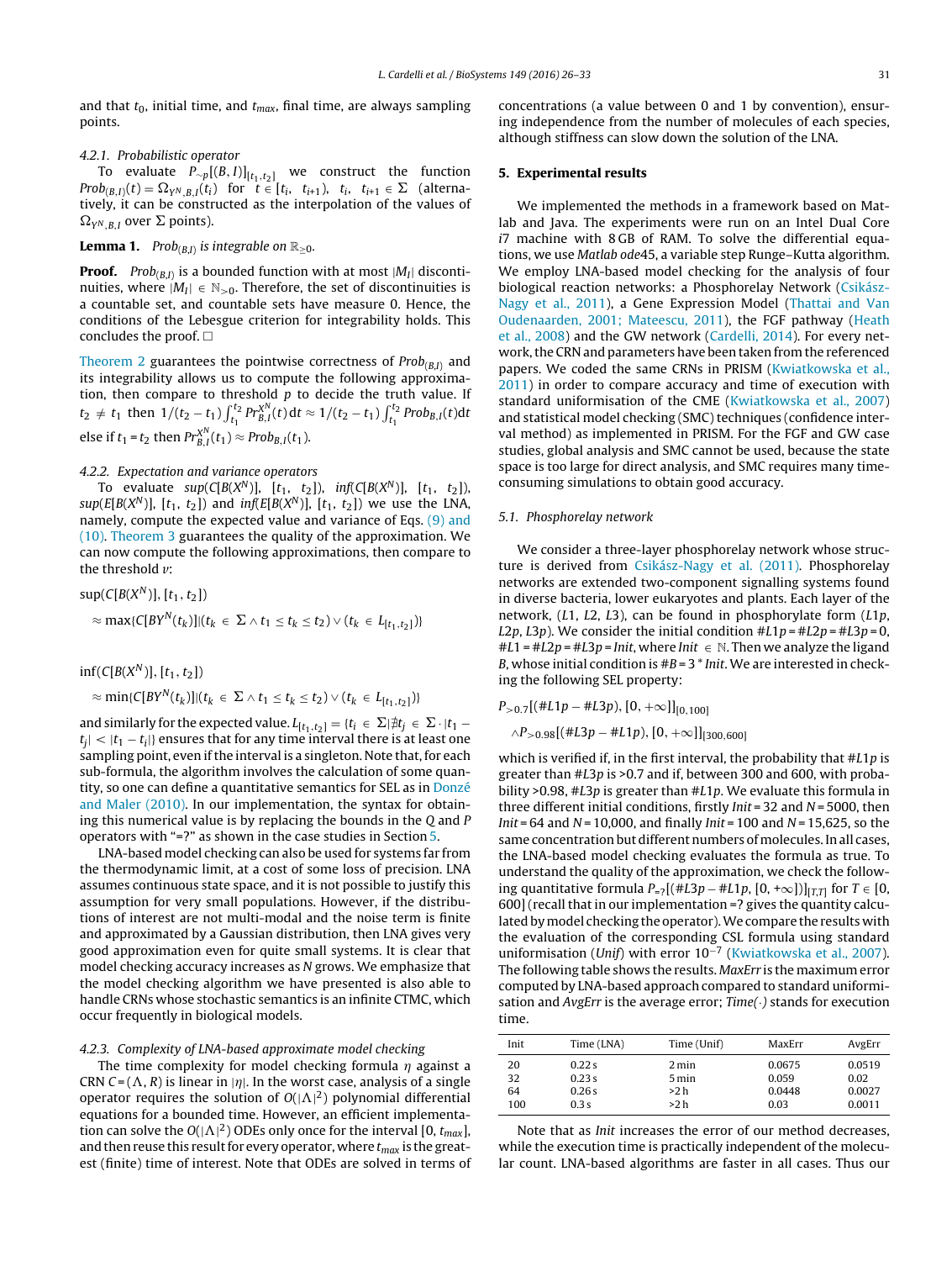<span id="page-6-0"></span>

**Fig. 2.** Expected number and standard deviation of species of #Src:FRS2 in the FGF pathway during the first 8000 s estimated by our method is compared with a stochastic simulation of the same species.

approach can be used even for quite small population systems, giving fast approximate stochastic characterization.

## 5.2. Gene expression

We consider a simple CRN that models the transcription of a gene into an mRNA molecule, and the translation of the latter into a protein. The CRN, rates and initial conditions are the same as in [Mateescu](#page-7-0) [\(2011\).](#page-7-0) The stochastic semantics of the reaction network is an infinite CTMC, and we use this model to show that our method can handle infinite state-space processes. We consider the quantitative property supE[#mRNA] $_{[T,T]}$ , which gives the number of

=? molecules of mRNA in the system at time T. We compare our method with SMC estimation of the same property by using 50,000 simulations, for  $T = \{300, 600, 900, 1200\}$ , and in the following tables we compare the results in terms of execution time  $(Time(\cdot))$  and estimated expected value of #mRNA (ExpVal(·)). LNA-based model checking is several orders of magnitude faster without loss of accuracy.

|      | Time (LNA) | Time (Simul)     | ExpVal (LNA) | ExpVal (Simul)   |
|------|------------|------------------|--------------|------------------|
| 300  | 0.52 s     | 75 s             | 100.17       | $100.14 \pm 0.1$ |
| 600  | 0.54 s     | 198 <sub>s</sub> | 142.15       | $142.11 + 0.1$   |
| 900  | 0.54 s     | 337 s            | 159.73       | $159.74 + 0.1$   |
| 1200 | 0.56s      | 483 s            | 167.1        | $167.1 + 0.1$    |

## 5.3. Fibroblast growth factor (FGF) pathway

Fibroblast growth factors (FGF) are a family of proteins which play a key role in the process of cell signalling in a variety of contexts, like wound healing and skeletal development. We consider the model of FGF signalling pathway developed in [Heath](#page-7-0) et [al.](#page-7-0) [\(2008\),](#page-7-0) which is composed of more than 50 reactions and species. We consider the system with initially 105 molecules for species with non-zero initial concentration. Analysis of the model reveals that the phosphorylated form of FRS2 can bind the protein Src, and then this new complex, Src:FRS2, can relocate out. We want to check if the expected value of #Src:FRS2 during the first 3000 s reaches a maximum value greater than 40. We do that by checking the property supE[#Src : FRS2]<sub>[0,3000]</sub>. The formula evaluates to  $>40$ true, and in Fig. 2 we analyze the expected value and standard devi-

ation of #Src:FRS2. We obtain these values directly from the logic

considering the quantitative interpretation of supE[#Src : FRS2] $_{[T,T]}$ and supV[#Src : FRS2]<sub>[T,T]</sub> for T  $\in$  [0, 3000]. It is possible to see that, after an initial peak, relocation causes exponential decay.

In the same figure we show a single stochastic simulation of the system for the same initial conditions, confirming our evaluation. Moreover, the approximation can be justified theoretically. #Src:FRS2 converges to zero necessarily and this demonstrates the unimodality of the distribution of the species; we note that the variance is finite, so Eq. [\(4\)](#page-3-0) holds.

## 5.4. DNA strand displacement of the GW network

GW is a network related to the G2-M cell cycle switch ([Novak](#page-7-0) [and](#page-7-0) [Tyson,](#page-7-0) [1993\).](#page-7-0) Under particular initial conditions, it has been shown that GW can emulate the Approximate Majority algorithm ([Cardelli,](#page-7-0) [2014\).](#page-7-0) Here, we consider the two-domain DNA strand-displacement implementation of GW [\(Cardelli,](#page-7-0) [2013\).](#page-7-0) The corresponding CRN is composed of 340 species and 240 reactions. For our analysis the species of interest are R and P, whose initial conditions are  $\#R = 90$  and  $\#P = 10$ . These species model the switch for the activating phosphatase Cdc25; initial conditions of other species are taken from the referenced papers. We check the property  $P_{>0.6}$ [#R – #P, [65, + $\infty$ ]]<sub>[0.T]</sub> for T = {1000, 2000, 3500, 5000}, in a system of size  $N = 45,000$ . The results are reported in the following table.

|      | Time execution | Quantitative value | Qualitative value |
|------|----------------|--------------------|-------------------|
| 1000 | 420s           | 0.4297             | False             |
| 2000 | 780 s          | 0.5313             | False             |
| 3500 | 1380 s         | 0.6535             | True              |
| 5000 | 2120 s         | 0.7349             | True              |

## **6. Concluding remarks**

We presented a novel probabilistic logic (SEL) for analysing stochastic behaviour of CRNs and proposed an approximate model checking algorithm of the CME based on the LNA. We have implemented the algorithm and demonstrated on four non-trivial examples that LNA-based model checking enables analysis of CRNs with hundreds of species, and even infinite CTMCs, at a cost of some loss of accuracy. It would be interesting to find bounds on the approximation error when the system is far from the thermodynamic limit. However, the error is not only dependent on the value of N, but also on the structure of the CRN, the rates, and the property. As recently shown in [Cardelli](#page-7-0) et [al.](#page-7-0) [\(2016\),](#page-7-0) it is possible to formulate a stochastic hybrid approach, in which the LNA is used only for a subset of species, namely, those for which the leap conditions are satisfied. Other species are treated as a discrete-state Markov process. This improves precision of the stochastic analysis of CRNs when multimodality is present. One of the most attractive features of the LNA is that it enables a stochastic analysis of a CRN by solving a set of ODEs quadratic in the number of species. We aim to exploit this feature in order to enable synthesis and symbolic analysis of CRNs. It would also be interesting to extend SEL with reward opera-tors as in, e.g., [Baier](#page-7-0) et al. (2000) and [Kwiatkowska](#page-7-0) et al. (2007), with which one can express properties such as the expected number of molecules and variance of a species when certain events happen.

#### **Acknowledgements**

The authors would like to thank Luca Bortolussi for helpful discussions. This research is supported by a Royal Society Research Professorship and ERC AdG VERIWARE.